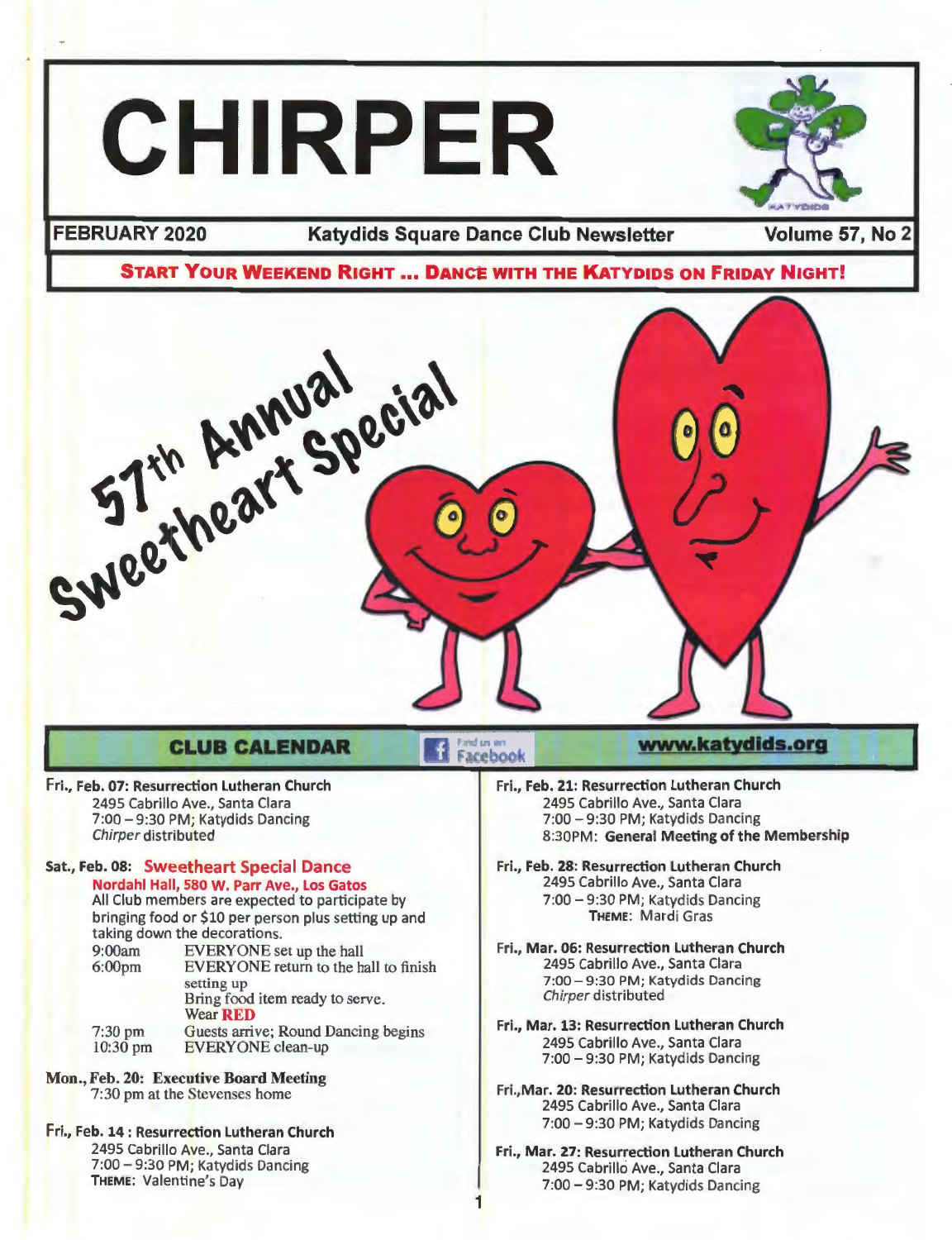### **SQUARE HEAD ASSIGNMENTS and DUTIES**

Feb. 07........Franger / Moore Feb. 14........Grubb / Lehnhoff Feb. 21 .......Darknell / Smith, D Feb. 28 ........ Braaten / Clark

Mar. 06 ....... Wilhelmsen Mar. 13 .......Dixon / Village Mar. 20 .......McManus / Standridge

### Mar. 27 ....... Bruns **Before the dance:**

- Notify the Super Square Head, Stephanie Stevens, (408-871-9525) of any needed changes to assigned dates.
- •The designated Square Heads should arrive by **6:15** PM.and stay until clean up is finished around 9:45 PM. A Katydids member with a key will open the doors and will secure the hall at end of evening.
- Check the restrooms for supplies & tidiness.
- Make coffee (located on Katydids' shelf in the storage room) and ice water using provided plastic cubes stored in plastic ziplock bags in the freezer.
- Sweep the floor as necessary & set up the sign-in table.
- Set up at least 24 chairs. Bring out more chairs as needed.
- Set up drinks and supplies on counter.
- Place snacks, located on the Katydids' shelf in the kitchen, on the back table at back of the hall along with paper goods, hand sanitizer and flyers
- Set up Club banner located in white tube in closet; open legs and hang banner from top of tube.
- •Set up the easel & board to receive the birthday/ anniversary dates provided by the Treasurer.
- Check the member sign-in list to see if we have any members on LOA. If they attend, they pay a \$5.00 donation...

### **During Club dance:**

- Welcome everyone as they enter.
- •Collect a **\$5.00** donation (except for Free 5th Fridays) from each guest and have them sign in. "Regular" guests check the prepared guest sheet, new guests sign the guest book.
- In the green box, there is an envelope with \$70 petty cash for making change.
- Offer 50/50 raffle tickets: 5 tickets for \$1.00.
- In the green box, there are envelopes for keeping track of money collected during the evening.
- Divide the raffle proceeds with 50% to the Club, 50% to the winner. (Note: odd dollar goes to the winner!)
- Check that coffee, water & cups do not run out during the evening.
- •After announcements and raffle, feel free to dance EXCEPT for the last tip (unless you are needed to fill a square) when you will need to be putting things away and cleaning up

### **After the dance:**

- •If Treasurer is not present, pass monies collected to any Executive Board Member.
- Pack up the sign-in table items
- Pack up leftover snacks (ziplock bags are available to keep items fresh) and flyers.
- Empty coffee pot and dry the cooler and pack up other supplies and return them to the shelf in storage room.
- Wipe counter and tables where needed.
- Put Club banner back in tube & return to closet (right side)
- Empty garbage can if more than half full. The dumpster is located in the side parking lot.
- Sweep up crumbs from the floor as needed.<br>• Return extra chairs to the storage room
- 
- Notify Stephanie and Naomi if we need more Club flyers or Chirpers printed for the following week
- Notify the Quartermasters, Bea (408-224-8164) or Liv (408-997-2305) of any replacement supplies needed for the

### **February 2020**

#### **DANCE EVENTS PLUS LEVEL unless otherwise noted**

- **Feb. 15: Be My Valentine Dance; Cactus Corners**  Del Valle School, 2253 5th St., Livermore  $7:30 - 10:00$ PM Callers: Scot Byars, Ed Kuidis
- **Feb. 22: Sweetheart Dance; OVERalls**

Veteran's Memorial Hall;110 Park Dr.,Royer Park, Roseville, 7:00- 8:00PM, Full Plus 8:00-10:30 PM Alternating Squares Caller: **Jim Osborne** 

- **Feb. 22: 3/4 Thru Winter; El Camino Reelers**  Levels: Mainstream, Plus, A-2 St. Andrews United Methodist Church, 4111 Alma St., PA 7:15 - 10:30PM
- **Feb. 29: Presidents Ball, Whing /Ding; SCVSDA/SCVCA**  Ohlone Middle School, 850 N. 2nd Street, San Jose Callers: **Jim Osborne,** Keith Ferguson, Kurt Gollhardt Cuers: Sue Harris, Sandi Kremer
- **Feb. 29: Stampede; NCSDA**
- **Mar. 6-8: Wing Ding; CCSDA**

Merced County Fairgrounds, 900 Martin Luther King Jr. Way, Merced

**Mar. 18: Fun Night; El Camino Reelers**  St. Andrews United Methodist Church, 4111 Alma St, Palo Alto  $7:15 - 9:30$ PM

### **Mar. 20-22: 54th Annual Bakersfield Fiesta; USDA**

Kern County Fairgrounds, Bakersfield Callers: Vic Ceder, Hunter Keller, Michael Kellogg, Jet Roberts, Justin Russell Cuers: John & Fran Downing, Zena & Ernie Beaulieu, Dawn & David Mee

### **Apr. 3-4: Annual Jamboree; NSDA**

Butte County Veterans Memorial Hall 2374 Montgomery St., Oroville Callers: Ken Bower, Buddy Weaver Cuer: David & Susan Cleek

### **Apr. 4: Circus -Circus; Rockin' Jokers**

St. Archangel Michael Church 18870 Allendale Ave., Saratoga Caller: Tony Oxendine Cuer: Sue Harris

**Apr. 17-19: California Square Dance Council State Convention**  Kings County Fairgrounds, 801 S. 10th St., Hanford Callers: Bob Baier, Jet Roberts, Joe Saltel, Mike Seastrom Cuers: Mary Ann Callahan & Craig Cowen, TF & Bruce Chad, Sharon & Casey Parker, Leslie & Bill Rebol

### **SUPPORT OUR NEWEST DANCERS!**

### - - **September Class Level** - -

**Mar. 14: Newer Dancer Hoedown; CPSD**  Camden Community Center 3369 Union Ave., San Jose  $7:30 - 9:45$  PM Caller: Rich Reel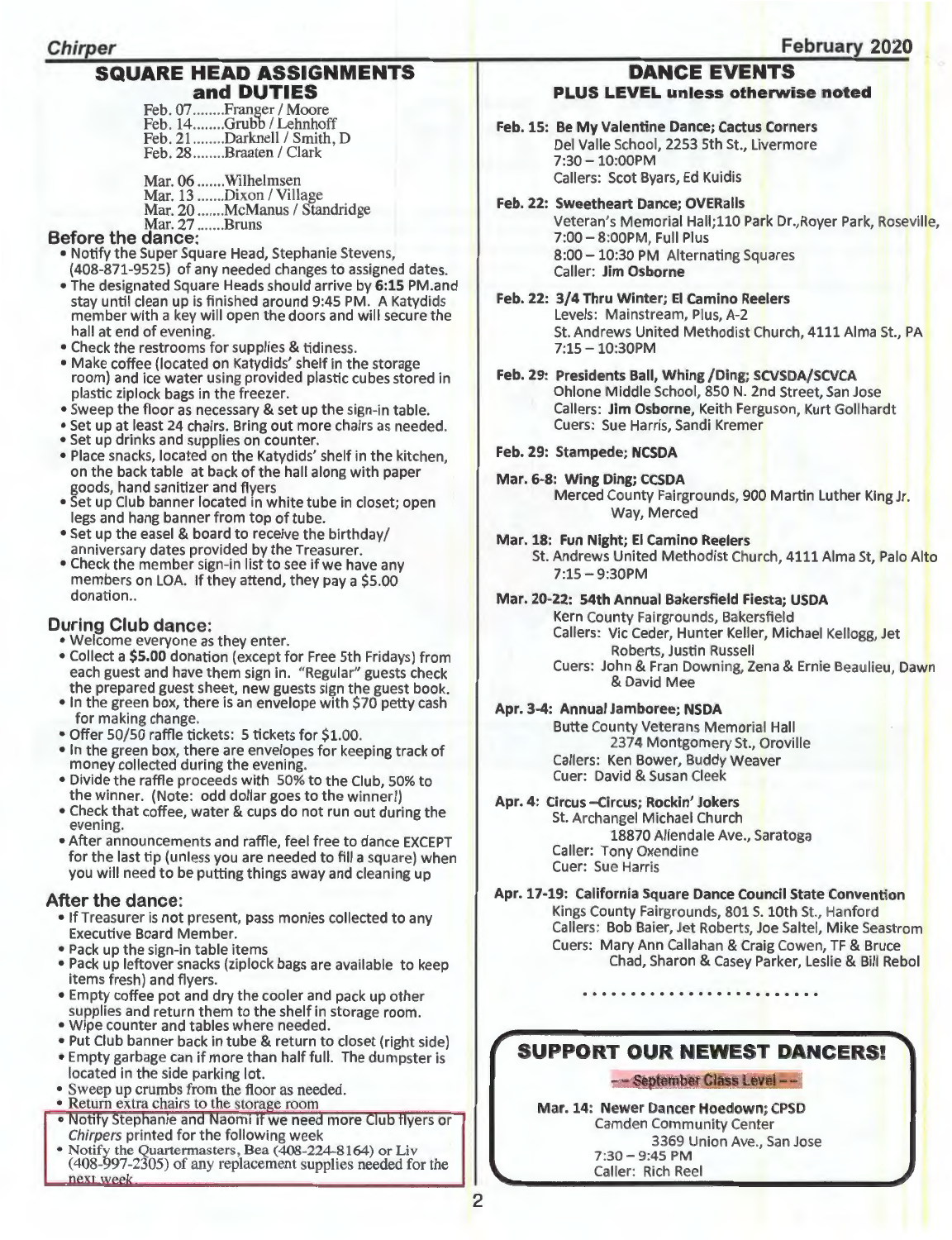### February 2020

### **Chirper**

### **APPY BIRTHDAY**

| Doris SmithFeb. 07     |  |  |  |  |  |  |  |  |  |  |
|------------------------|--|--|--|--|--|--|--|--|--|--|
| Alice McManusFeb. 08   |  |  |  |  |  |  |  |  |  |  |
| Lloyd Darknell Feb. 20 |  |  |  |  |  |  |  |  |  |  |
|                        |  |  |  |  |  |  |  |  |  |  |

### OFFER FOR THE HEARING CHALLENGED

For those Club Members (and guests) who have trouble hearing / discerning Jim Osborne's dance cues, for any of the following reasons, Jim offers a convenient solution:

- Hearing impairment
- Location of the square relative to the speaker
- Background noise
- Inconsiderate loud conversations

Because Tillie is hearing impaired, Jim provides a radio link to Tillie's FM portable radio which he can use with his earbud earphone. Jim offers that anyone can use the same arrangement to improve their own on-floor dance skills. He suggests bringing an inexpensive battery powered pocket FM radio (with earphone) to club and and asking him what the frequency is for his VOICE ONLY broadcast. Using the earphone will provide the greater clarity to you without disturbing other dancers in your square.

### CLUB NIGHTS Friday, Jan. 31, 2020 THEME: WELCOME 2020!!







Thank you Jim. Ted and Tork for calling and to everyone for bringing your treats to make it a special night!





### PRESIDENT'S CORNER

## **BREAKING NEWS!**



### KATYDIDS (might) lose our dance hall!

I have just received word that Resurrection Church may be wanting to use their church on Friday nights on a regular basis. While the key word is "might," from what I gather it is pretty clear it may be a "done deal." To that end, the Club needs to find another night and/or another hall. We may need to vacate as early as next Friday, Feb. 14th, so pease contact a Board member with your suggestions for an alternate dance hall or dance night *immediately!* We have a Board meeting scheduled for Monday, Feb.  $10^{th}$ and will discuss options at that time.

We are all very excitedly getting ready for our big annual Sweetheart Special Hoedown, 57th!! Please see Jacky to sign up for the food you will be bringing (or \$10). She also asks that your food be "ready to serve with serving utensils. We will begin set-up at 9:00AM Saturday morning and hope to be finished by noon-ish. Also, plan to stick around after the dance to help take things down and loaded into our van. With everyone's help, it shouldn't take too long. Thank you, Janna, for pulling this all together. It will be a splendid party, I'm sure!!

I want to thank everyone, including our guests who filled out our survey. The Board will be going over the results and will suggest a plan of action to the membership at the scheduled General Meeting on Friday, Feb. 21st. Please plan to attend. We have to have a quorum to conduct business.

Depending on how things work out with a hall and dance night (see first paragraph above), the dates in the calendar listing on page 1, our flyers, and in this column are all dependent on what happens. Stay tuned for further information!!

### Stephanie

### It's THAT time of year ...

Remember to use the provided hand sanitizer and/or the soap in the restrooms to help keep germs from spreading, particularly during the winter months. Of course, if you are ill, or symptomatic, it is best to stay home and we will all be most thankful and wish you a speedy recovery.

### Campbell UCC Food Pantry:

We received a message that the director of the Food Pantry, Faith King, was THRILLED with the food and cash donation we made. Many thanks to all who participated in helping members of our community who are less fortunate.

Our next food collection will be May 29th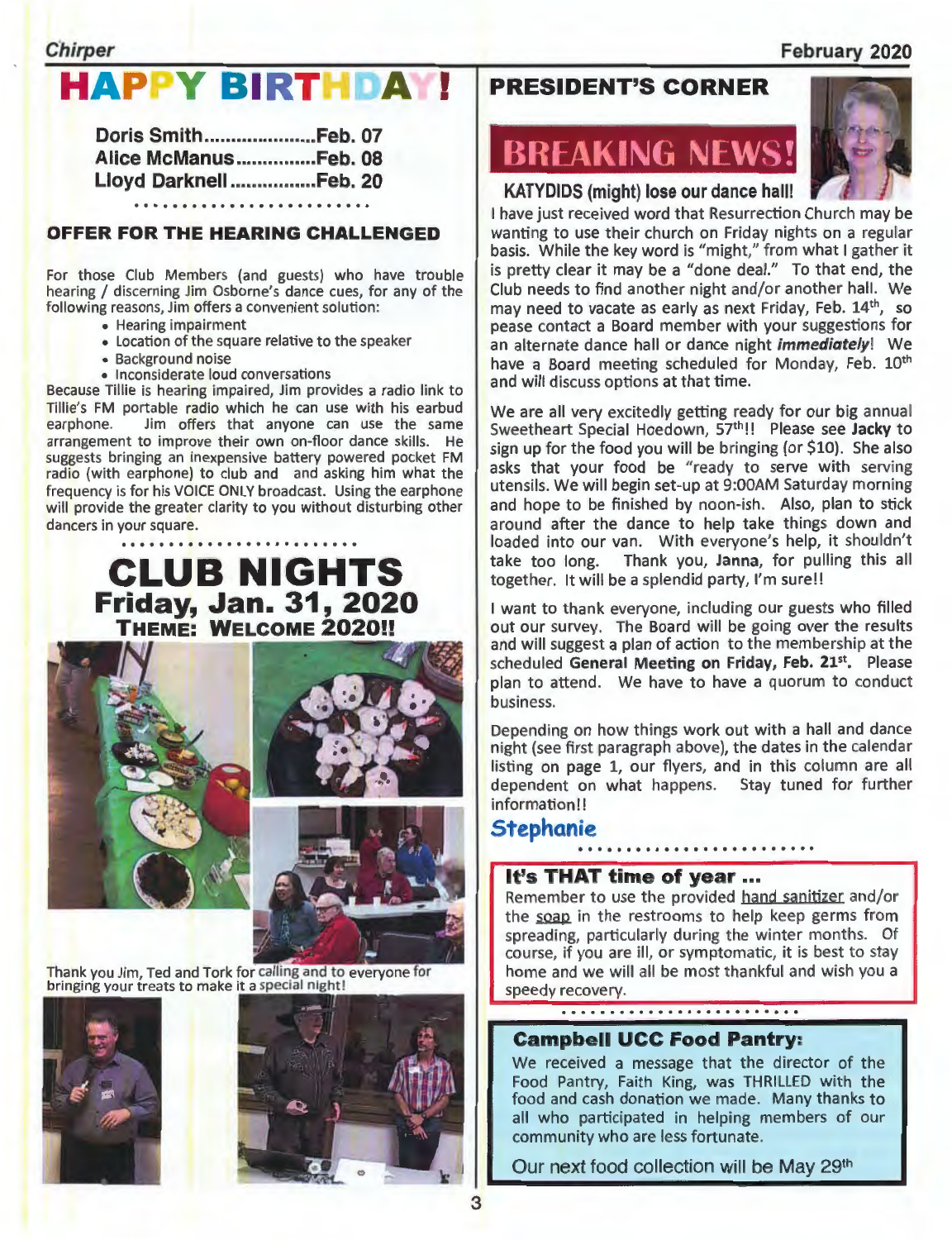### **Chirper**

### **February 2020**

|          | editor's note: The following was sent to me by Char Pitts:                                                                     | <b>Katydids Square Dance Club &amp;</b>                                                      |
|----------|--------------------------------------------------------------------------------------------------------------------------------|----------------------------------------------------------------------------------------------|
|          | APHORISM: A short, pointed sentence that<br>expresses a wise or clever observation:                                            | Happy Valentine's Day                                                                        |
| 1.       | The nicest thing about the future is that it always starts<br>tomorrow.                                                        | <b>Friday Dance</b>                                                                          |
| 2.       | Money will buy a fine dog but only kindness will make<br>him wag his tail.                                                     |                                                                                              |
| 3.       | If you don't have a sense of humor you probably don't<br>have any sense at all.                                                | Valentine<br><b>Day To All The</b><br>Happy Valentine's Day<br><b><i>activel Periple</i></b> |
| 4.<br>5. | Seat belts are not as confining as wheelchairs.<br>A good time to keep your mouth shut is when you're in                       | n My Life                                                                                    |
|          | deep water.                                                                                                                    | Three things will last forever<br>Faith, Hope, and Love                                      |
| 6.       | How come it takes so little time for a child who is afraid<br>of the dark to become a teenager who wants to stay out           | Your Friday Night FUN Club                                                                   |
| 7.       | all night?<br>Business conventions are important because they<br>demonstrate how many people a company can operate<br>without. | Plus Dancing from 7:00 - 9:30 PM<br>Only \$5/Person<br><b>Caller: Jim Osborne</b>            |
| 8.       | Why is it that at class reunions you feel younger than<br>everyone else looks?                                                 |                                                                                              |
| 9.       | Stroke a cat and you will have a permanent job.                                                                                | ALL of me loves ALL of you!                                                                  |
|          | 10. No one has more driving ambition than the teenage boy                                                                      |                                                                                              |
|          | who wants to buy a car.<br>11. There are no new sins; the old ones just get more                                               | <b>February 14, 2020</b>                                                                     |
|          | publicity.                                                                                                                     | Resurrection Lutheran Church - 2495 Cabrillo Ave. - Santa Clara, CA                          |
|          | 12. There are worse things than getting a call for a wrong<br>number at 4 a.m - for example, it could be the right             |                                                                                              |
|          | number.                                                                                                                        | <b>Katydids Square Dance Club</b>                                                            |
|          | 13. No one ever says "It's only a game" when their team is<br>winning.                                                         |                                                                                              |
|          | 14. I've reached the age where 'happy hour' is a nap.                                                                          |                                                                                              |
|          | 15. Be careful about reading the fine print - there's no way<br>you're going to like it.                                       |                                                                                              |
|          | 16. The trouble with bucket seats is that not everybody has<br>the same size bucket.                                           |                                                                                              |
|          | 17. Do you realize that, in about 40 years, we'll have                                                                         |                                                                                              |
|          | thousands of old ladies running around with tattoos?                                                                           |                                                                                              |
|          | 18. Money can't buy happiness but somehow it's more<br>comfortable to cry in a Cadillac than in a Ford.                        |                                                                                              |
|          | 19. After 70, if you don't wake up aching in every joint,                                                                      |                                                                                              |
|          | you're probably dead.                                                                                                          |                                                                                              |
|          | 20. Always be yourself because the people who matter don't<br>mind and the ones who mind don't matter.                         | Your Friday Night FUN Club<br>Plus Dancing from 7:00 - 9:30 PM                               |
|          | 21. Life isn't tied with a bow but it's still a gift.                                                                          | <b>Only \$5/Person</b>                                                                       |
|          | And REMEMBER "POLITICIANS AND DIAPERS<br>SHOULD BE CHANGED OFTEN AND FOR THE SAME<br><b>REASON"</b>                            | <b>Caller: Jim Osborne</b>                                                                   |
|          |                                                                                                                                | COSTUMES ENCOUPAGED                                                                          |
|          | <b>SANTA CLARA PLAYERS PRESENTS Drinking Habits,</b>                                                                           |                                                                                              |
|          | Frequent Katydids guest, Karen Fahrner is in it.<br>Triton Museum - Hall Pavilion, 1795 Don, Santa Clara                       | <b>February 28, 2020</b>                                                                     |
|          | beginning Feb. 14 thru March 7. See www.scplayers.org for<br>more information or to purchase                                   | Resurrection Lutheran Church - 2495 Cabrillo Ave. - Santa Clara, CA                          |
|          |                                                                                                                                |                                                                                              |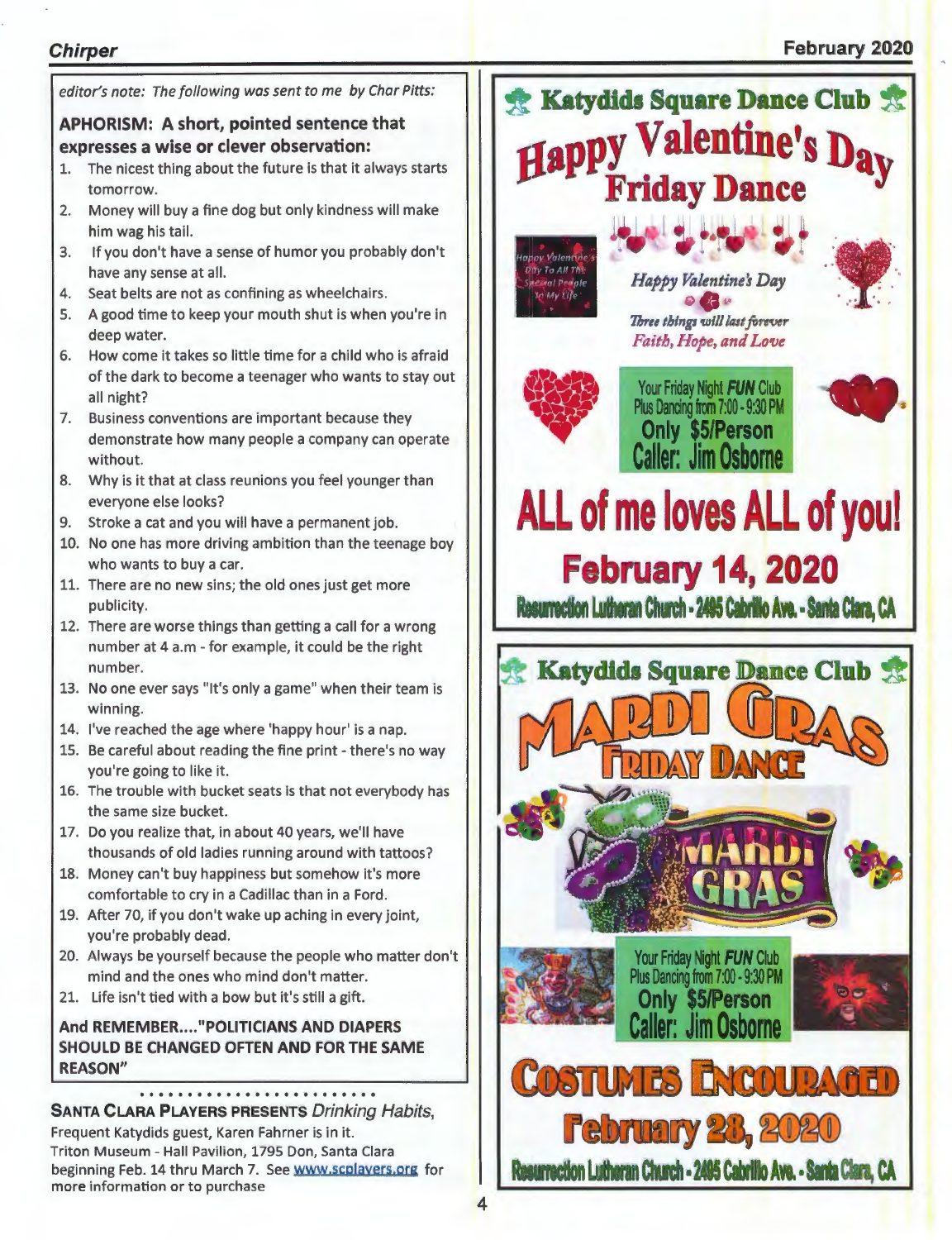